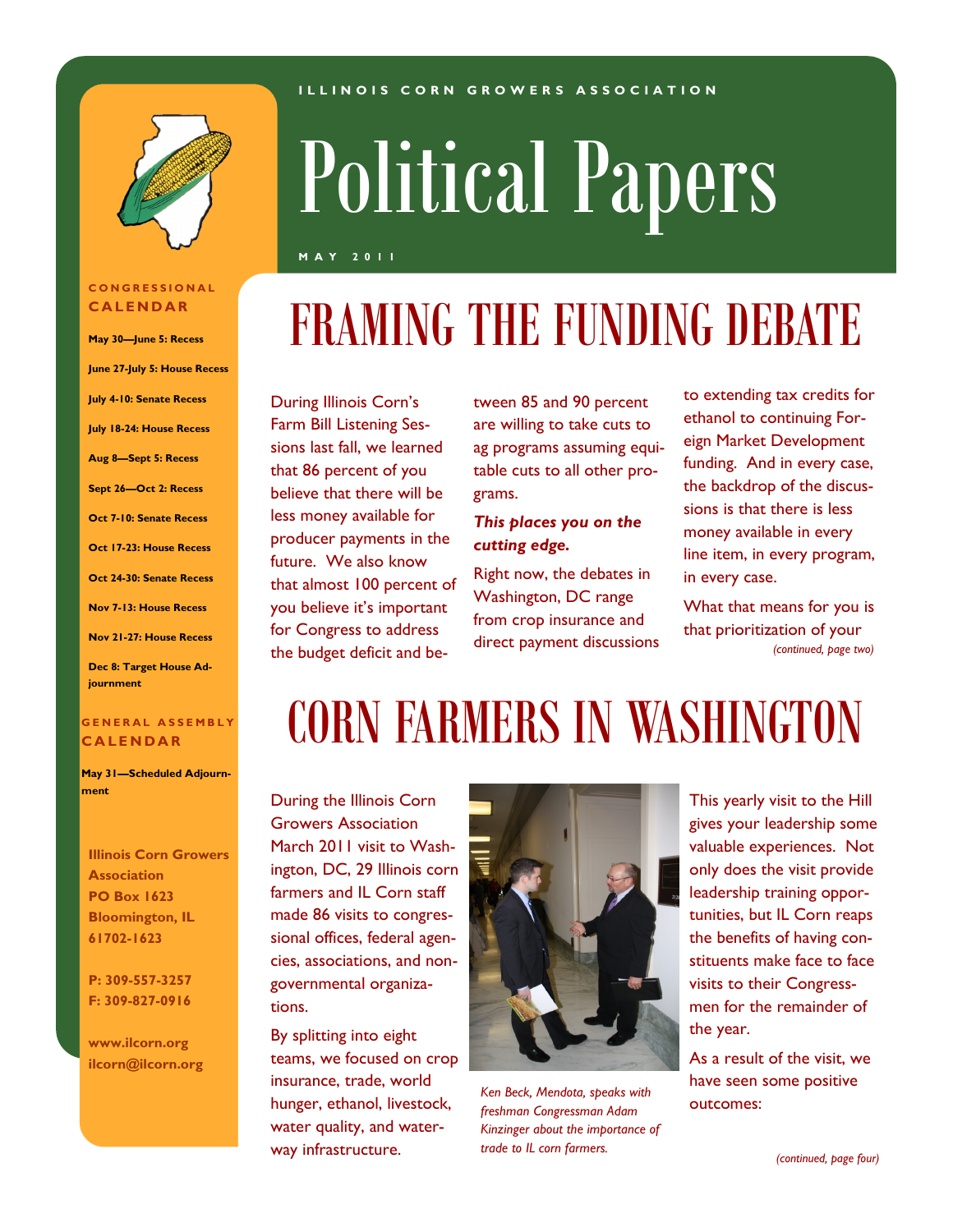#### **P A G E 2**

### Political Action Committee 101



In the April 2011 issue of Illinois Issues, Kevin McDermott tackled a big issue that will become more and more important to Illinois corn farmers.

The November Gubernatorial election proved that a clear cut line is being drawn not only

between Democrat and Republican, but also between urban and rural.

This could mean big trouble. Not only does it drastically affect our elections, the politicians we have to work with, and how they view working with rural-based organizations, but it further demonstrates the chiasm between urban and rural constituents and that we simply don't understand each other. Read more of Kevin's

article at http:// illinoisissues.uis.edu/ archives/2011/04/ newsouth.html

### FRAMING THE DEBATE (cont.)

#### *(from page one)*

programs is key. You told us last fall that crop insurance is more important to you than direct payments. We are also arguing that tax credits for ethanol can be variable, depending on need, thus costing less money across the board.

We are also focusing our federal policy wish list on policies that provide market access with minimal federal investment like free trade agreements and increased allowable ethanol blends. These asks, in place of requests for more funding, are perceived well by Illinois members of Congress.

Regardless, the fact that IL Corn can go into Con-



*IL Corn survey work in the fall of 2010 indicated that you felt strongly that Congress needed to reduce the federal deficit and that you were willing to endure cuts in ag spending that were equitable across all sectors of the budget.*

gressional offices and begin a conversation saying that we know cuts are necessary and we are willing to endure equitable cuts places us right in the middle of the debates. We hope you will continue to think about tradeoffs. The agricultural baseline will decrease and IL Corn wants to help Illinois farmers best prioritize their needs.

See more of our member survey data at:

http://www.ilcorn.org/ farm-policy/1-farm-bill-2012/

*IL Corn is being included in federal policy debates because of our realistic approach to budget constraints, ag programs, and what Illinois corn farmers really need as a safety net for their farms.*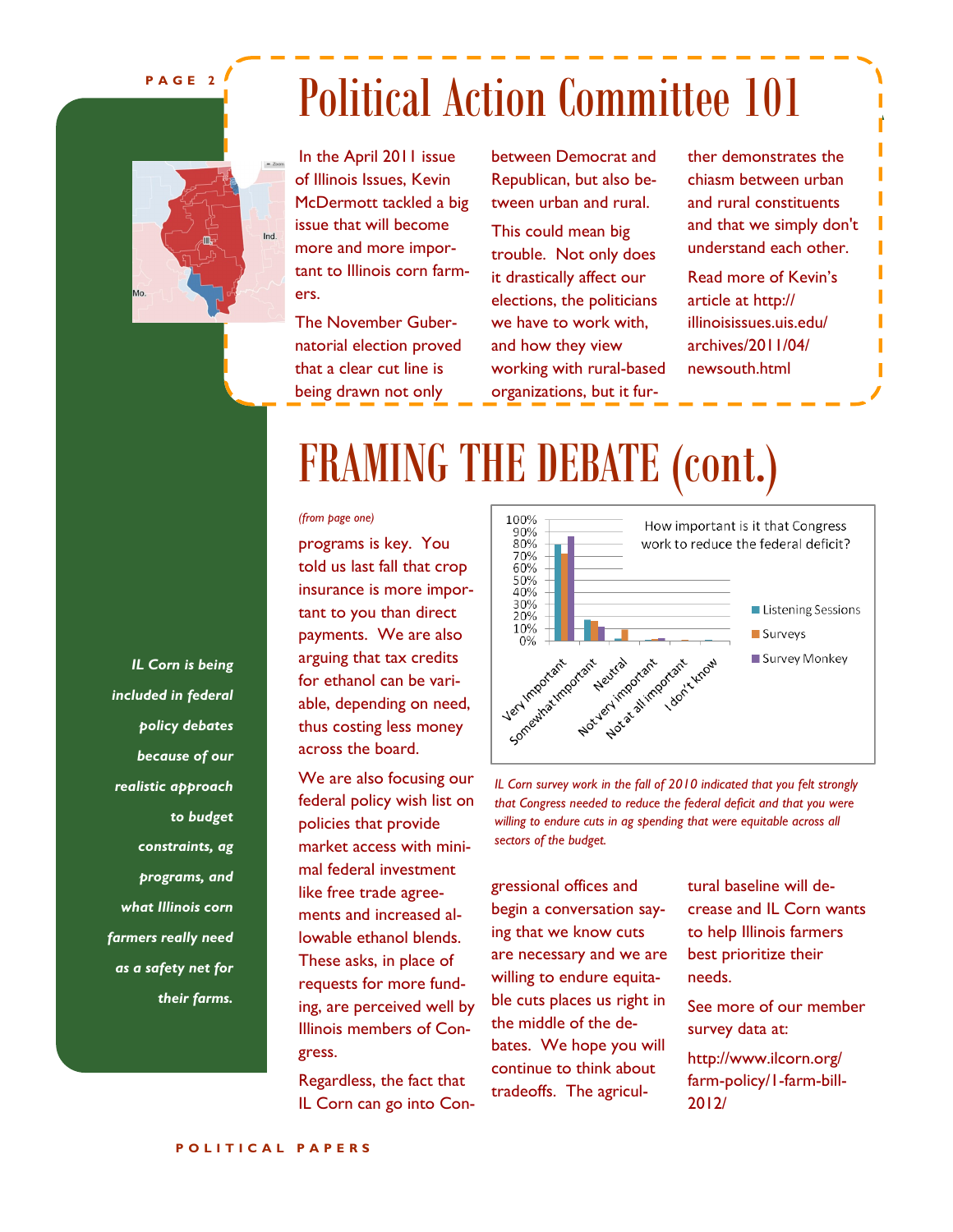# WILL WE SEE CONG APPROVAL OF FTAS?

The Colombia, Korea, and Panama Free Trade Agreements are priorities for IL Corn during this current session of Congress.

In 2010, the United States exported \$98 million of yellow corn to Colombia. Under the Agreement, Colombia will provide immediate duty-free access through a **2.1 million metric ton**  tariff rate quota with 5 percent annual growth.

The Korean market, now the fifth largest market for agricultural exports, is also positioned for US gain. Their increased exports are likely to come from the US meat sector; farmers would receive higher prices as a result of higher demand for meat. Luckily, the US finally has bipartisan support to see all three FTAs approved by the end of 2011. The administration is interested in finishing

them by the end of 2011 while the Republicans are ready to push them through sooner.

Regardless, farmers will hopefully soon enjoy the fruits of new market opportunities with increased trade to Korea, Colombia, and Panama.



### KEY ISSUES IN IL LEGISLATURE:

#### **SB 4, House Committee Amendment # 1** (in Revenue Committee)

- Continuing to monitor this bill which, at one time, was being used to eliminate sales tax exemptions for agriculture
- Agriculture cannot pass along costs to its customers the way that other industries can

**HB 1979** (Bradley) **Gasohol Definition tied to Federal Clean Air Act** – higher % blends

- Automatically moves Illinois to higher level for use when EPA acts to allow
- Prudent to be ready to move to higher blend levels when approved at national level
- Does not mandate marketing

of higher blend—is truly an incentive to market it!

#### **SB 2010** (Frerichs) **Illinois Fertilizer Act**

- Creates new Nutrient Research and Education Council
- Increases fertilizer tax to pay for research and support regulatory program related to fertilizer within Illinois Department of Agriculture
- Producers groups voluntarily support this as a way to support important programs

#### **SB 2012** (Frerichs) **New Council For Agricultural Research Act**

• Revamps CFAR to allow private funding to support research program

• Puts in place competitive research grant program (old one distributed funds to universities under a formula system—did not necessarily meet priorities and industry desires for research on key issues.

#### **State Budget:**

- Support for Department of Agriculture budget, and related to New Fertilizer Act proposal (SB 2010)
- Need continued focus on the fact that Illinois must provide a friendly business climate.
- Need for fiscal discipline over a long period of time

*HB 1979 adjusts the definition of "gasohol" to account for higher allowable blends of ethanol in gasoline. It does not mandate marketing of the higher blend, but provides an incentive to market it!*